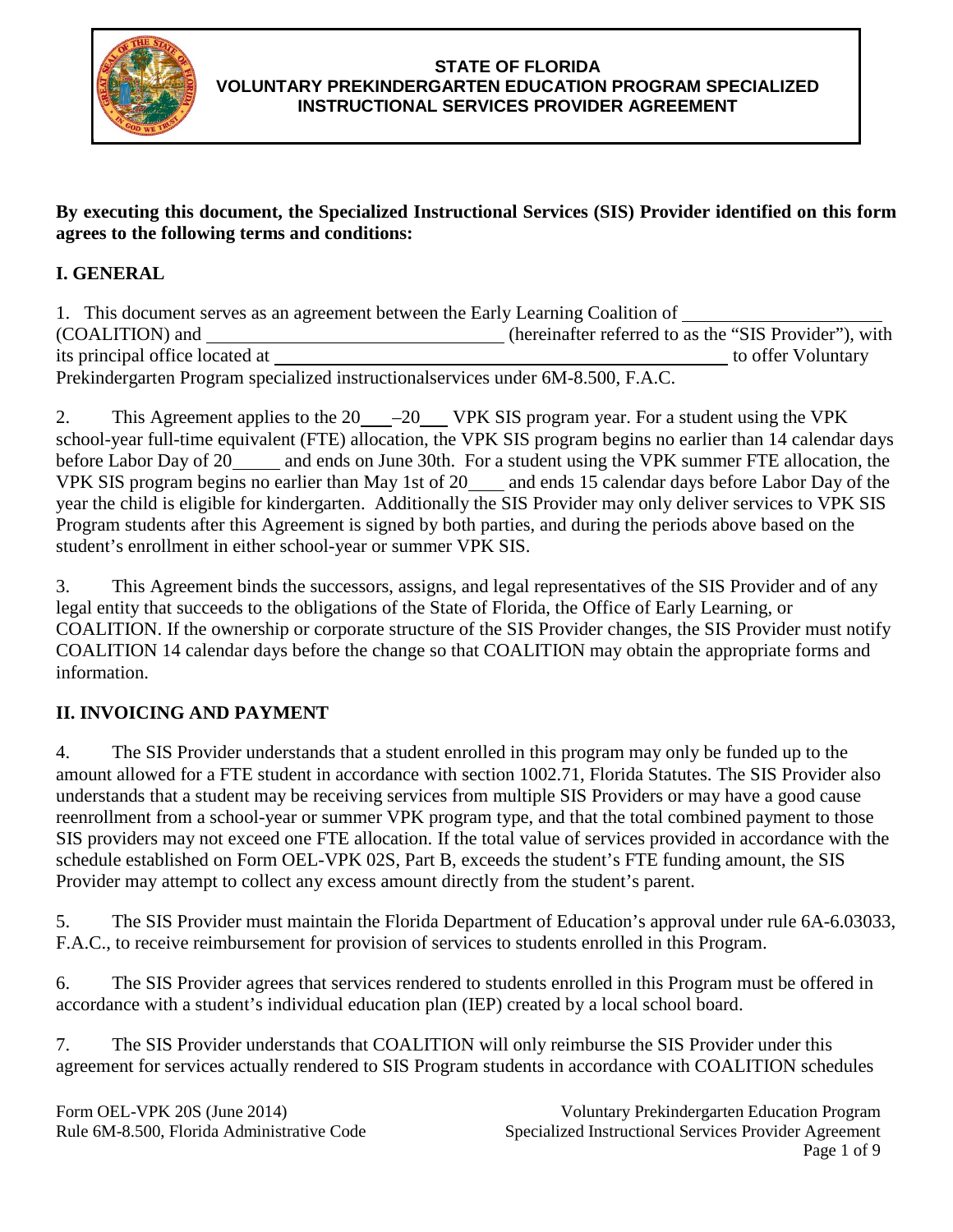established on Form OEL-VPK 02S, Part B. COALITION will not reimburse the SIS Provider for missed appointments, late fees or interest. Prior to assessing a parent any fees related to SIS services, the SIS Provider must give the parent a copy of its billing policy in writing and maintain a copy of the billing policy which has been signed and dated by the parent.

8. The SIS Provider agrees to require that the parent of each student in the VPK program verify for each service rendered, the student's attendance by initialing and providing the date each time the student receives the service on the Form OEL-VPK 02S, Part B, in accordance with the requirements of section  $1002.71(6)(b)2$ . Florida Statutes. The SIS Provider agrees to maintain a copy of the Form OEL-VPK 02S, Part B, which has been initialed by a parent for each student admitted into the SIS Provider's VPK program in accordance with the rules of the Office of Early Learning.

9. The SIS Provider understands that it shall not invoice COALITION for services rendered which are paid or reimbursed through other funding sources.

10. The SIS Provider agrees that it must submit this signed document prior to rendering VPK Specialized Instructional Services to any SIS Program student. The SIS Provider understands that it will not receive reimbursement for services rendered to a student if the SIS Provider does not provide this signed document to COALITION prior to serving student and if SIS Provider is not in receipt of COALITION-signed document prior to service provision.

11. The SIS Provider agrees that it must submit the Form OEL-VPK 02S, Part B, as an invoice for reimbursement to the COALITION within 30 calendar days after services are rendered. The Form OEL-VPK 02S, Part B, must be initialed and dated by the student's parent verifying the provision of services.

12. The SIS Provider agrees not to charge more for services rendered to students participating in this Program than similar services rendered to children who are not participating in this Program. COALITION may withhold reimbursement for services rendered if SIS Provider charges more for services to students participating in this Program than similar services rendered to children who are not participating in this Program.

13. The SIS Provider understands that payment will be reimbursed in the calendar month following the month for which an invoice for reimbursement is received by COALITION.

14. The SIS Provider may contact COALITION to be informed of the remaining funding available for any SIS Program student.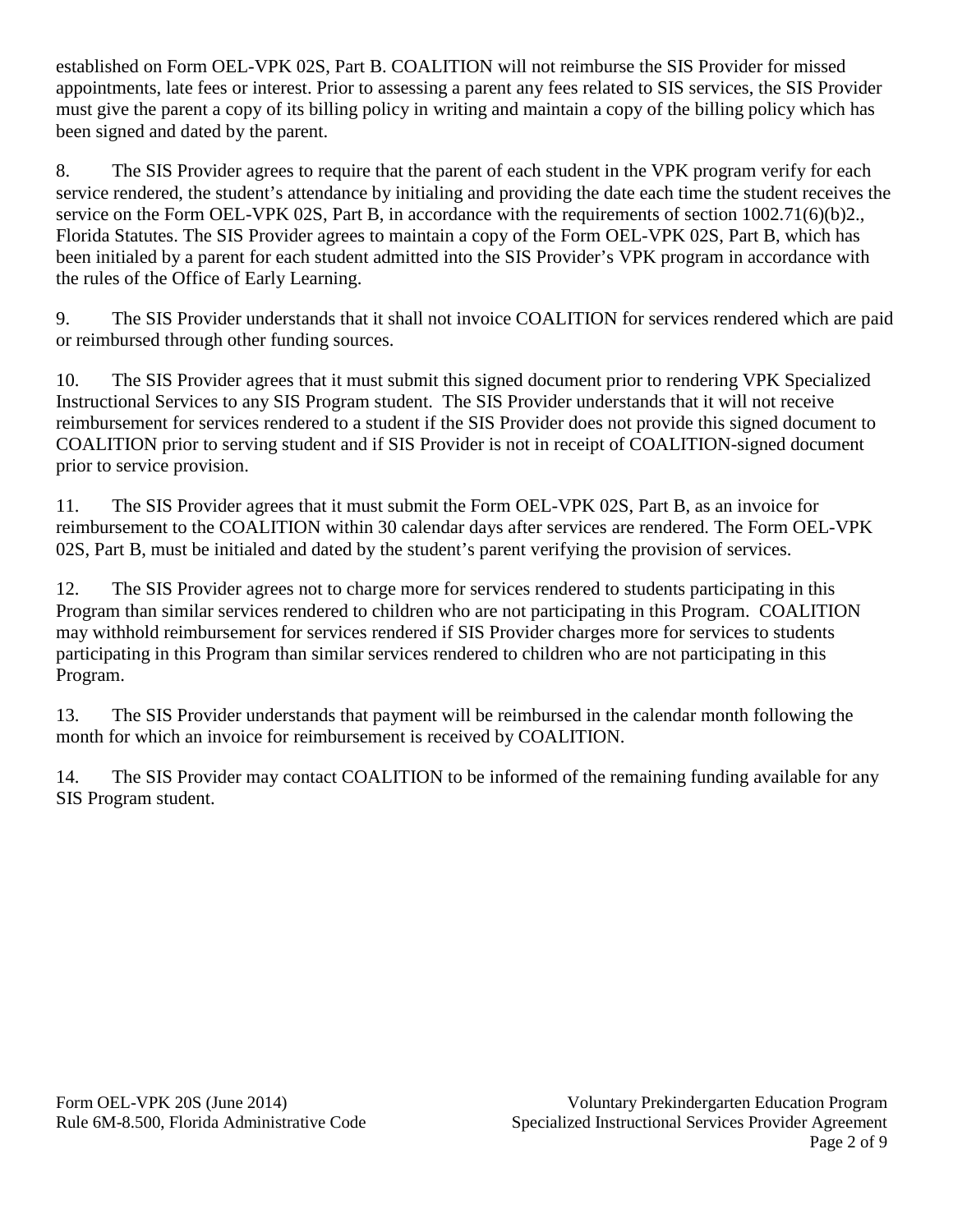## **III. NONDISCRIMINATION AND PARENT PAYMENT**

15. The SIS Provider agrees that, in accordance with section 1002.53(6)(c), Florida Statutes, and associated federal and state laws, the SIS Provider may not discriminate against any parent or child, including the refusal to admit a child to a VPK program, on the basis of race, color or national origin.

16. The SIS Provider agrees that the SIS Provider may not require payment of a fee or charge for services provided for a student in the VPK program during the scheduled appointment times reported for funding, if it has been reimbursed by COALITION. The SIS Provider may not require a fee or payment as a condition of enrollment or participation in the VPK program.

17. The SIS Provider agrees that the SIS Provider may not require a student to enroll for, or require the payment of any fee or charge for, supplemental services as a condition of admitting the student in the VPK program.

# **IV. MAINTENANCE OF RECORDS, DATA AND CONFIDENTIALITY**

18. PROVIDER agrees to protect the confidentiality of child and family information. Information associated with the VPK Program shall only be made available in accordance with the restrictions of s. 1002.72, F.S. For the purposes of records of children enrolled in the VPK Program, this Contract is considered an interagency agreement for the purpose of implementing the VPK Program as described in s. 1002.72 (3)(a), F.S. Accordingly, to the extent that PROVIDER receives VPK records in order to carry out its official functions, PROVIDER must maintain and protect the data as required in s. 1002.72, F.S., and as explained below. Individuals and organizations eligible to receive records include PROVIDER, the parent, COALITION, Office of Early Learning, and other entities identified in s. 1002.72, F.S.

19. PROVIDER agrees to maintain records, including enrollment and attendance records for children funded by the VPK Program; records of each VPK student, VPK instructor, substitute instructor, or VPK director; and other fiscal records for audit purposes for a period of five (5) years from the date of the last payment for that fiscal year or until the resolution of any audit findings or any litigation related to this Contract, whichever occurs last. PROVIDER may maintain records in an electronic medium and if the PROVIDER does so, then the PROVIDER shall back up records on a regular basis to safeguard against loss.

20. In the event that PROVIDER permanently ceases to offer the VPK Program before the conclusion of the retention period for VPK records as described in Paragraph 19, whether as a result of unilateral or mutual termination of PROVIDER's eligibility to offer the VPK Program or as a result of PROVIDER ceasing to do business, PROVIDER shall transfer all VPK records required to be maintained under Paragraph 19 to COALITION no later than the close of business on the day PROVIDER ceases to offer the VPK Program. Failure to remit all VPK records required to be maintained will result in COALITION withholding final payment until the requirements of this paragraph are met.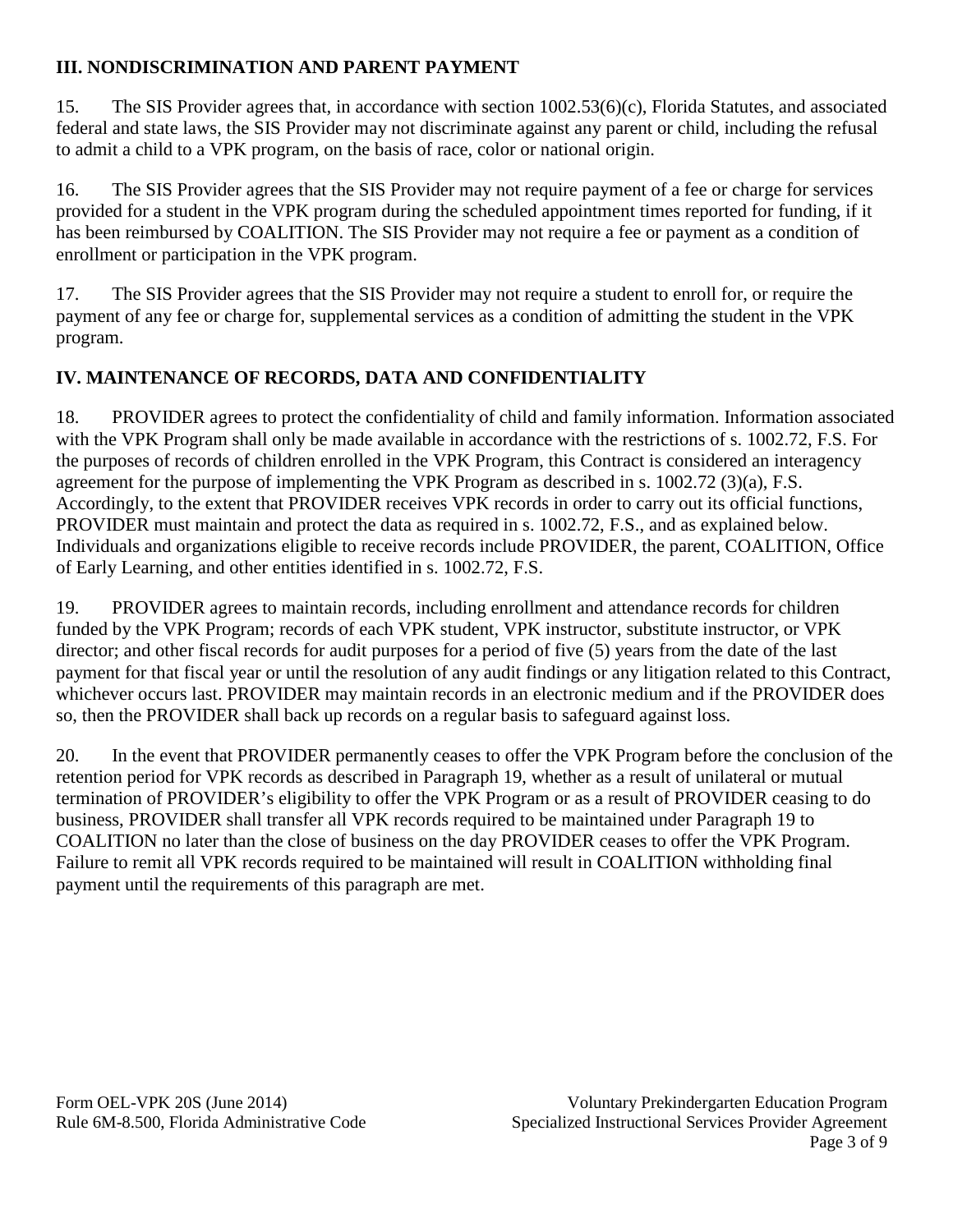## **V. COMPLIANCE VERIFICATION**

21. The SIS Provider must permit COALITION, COALITION's representative or agent, or the Office of Early Learning, during normal business hours, to enter the SIS Provider's program site(s) to verify the SIS Provider's compliance with the requirements of the VPK program. This paragraph does not convey authority to COALITION, COALITION's representative or agent, or the Office of Early Learning to enforce licensing requirements established by the Florida Department of Children and Family Services, accreditation requirements established by the SIS Provider or accrediting organization, or impose any requirement beyond the requirements of statute, rule and this Agreement.

# **VI. TERMINATION AND NONCOMPLIANCE**

22. The SIS Provider and COALITION may mutually agree to terminate this Agreement or the SIS Provider may unilaterally terminate this Agreement for any reason if the SIS Provider has notified COALITION at least 14 calendar days before the SIS Provider terminates this Agreement so that COALITION can make arrangements for uninterrupted services for students admitted in the SIS Provider program type. The SIS Provider must, at least seven (7) calendar days prior to ceasing SIS Provider program type services, notify the parent of each student of the date on which the SIS Provider will cease to offer such services.

23. Any obligation for payment under this Agreement is contingent upon an appropriation by the Florida Legislature. If funds required to finance this Agreement are unavailable, COALITION shall terminate this Agreement after providing written notice, delivered in person with proof of delivery or by certified mail with return receipt requested, at least 24 hours before termination of this Agreement. In the event of termination of this Agreement under this paragraph, the SIS Provider shall be paid in accordance with rule 6M-8.204, F.A.C., for the specialized instructional services completed prior to termination of the Agreement.

24. The SIS Provider agrees that COALITION may require corrective action, withhold funds or terminate this Agreement if PROVIDER fails to comply with the requirements of section 1002.66, F.S., rule 6M-8.500, F.A.C., any statute, or rule specified in this Agreement or which expressly addresses the SIS Provider program type, or any term of this Agreement.

25. COALITION must notify the SIS Provider in writing, of the failure to comply with the requirements of statute, rule or this Agreement prior to requiring corrective action. The notice shall state the manner in which the SIS Provider failed to comply with statute, rule or this Agreement, and state a date by which the corrective action must be completed. COALITION may temporarily withhold funds until the SIS Provider completes the corrective action. If the SIS Provider fails to complete the corrective action, COALITION may permanently withhold funds for the period the SIS Provider was not in compliance after notifying the SIS Provider in writing, delivered in person with proof of delivery or by certified mail with return receipt requested, at least 14 calendar days before the funds are permanently withheld. Actions taken under this paragraph are subject to dispute resolution as described in this Agreement.

26. COALITION may terminate this Agreement if the SIS Provider fails to comply with statute, rule, this Agreement, or corrective action required under this Agreement or if the actions of the SIS Provider substantially impair the provision of VPK instruction. COALITION shall notify the SIS Provider in writing, delivered in person with proof of delivery or by certified mail with return receipt requested, at least 14 calendar days before terminating this Agreement under this paragraph. The SIS Provider shall be entitled to request dispute resolution, as described in this Agreement, regarding notice of termination, during the time period following receipt of notice and prior to termination of this Agreement. Engaging in the dispute resolution process tolls the termination of this Agreement under this paragraph.

Form OEL-VPK 20S (June 2014) Rule 6M-8.500, Florida Administrative Code

Voluntary Prekindergarten Education Program Specialized Instructional Services Provider Agreement Page 4 of 9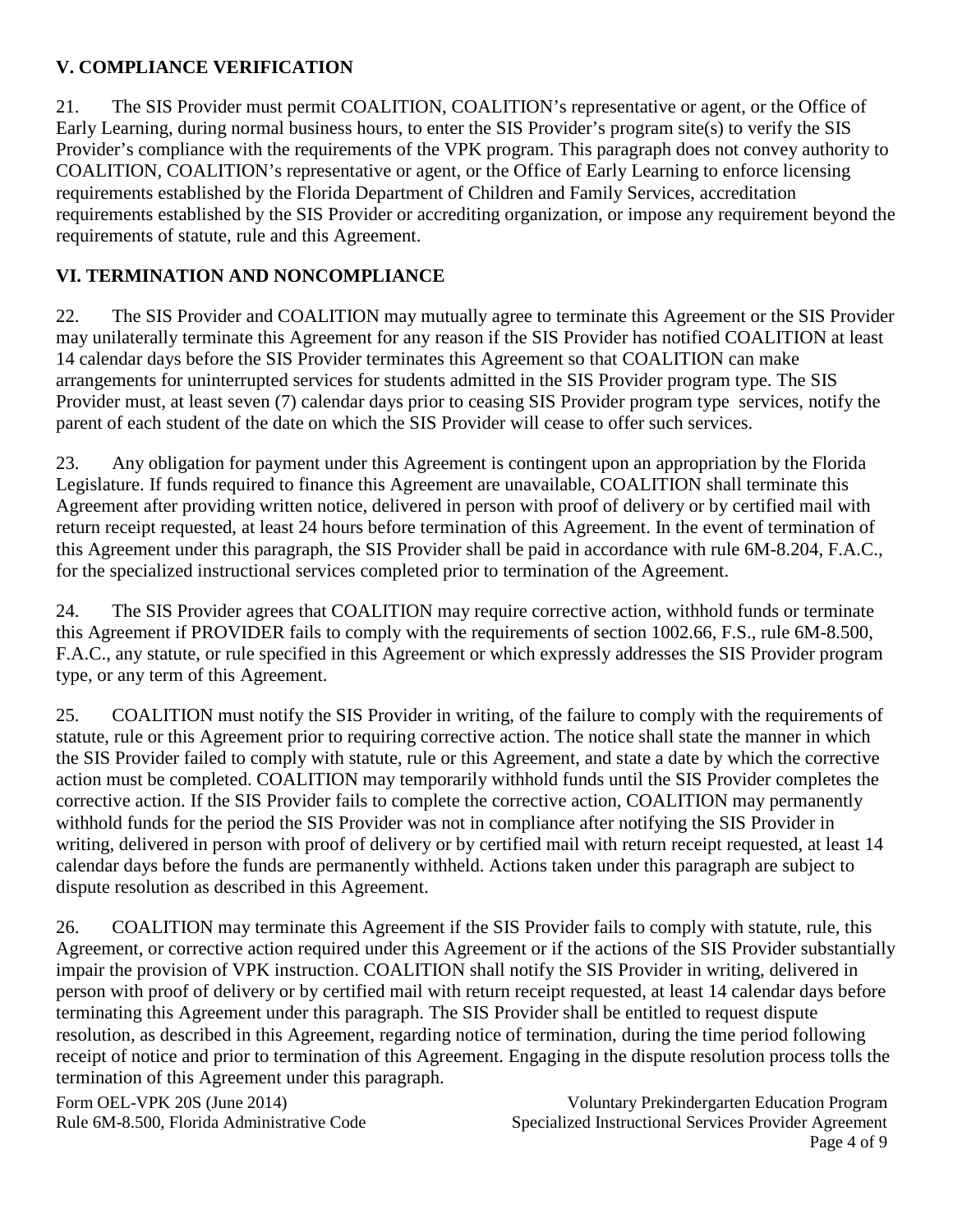27. Notwithstanding any other provision of this Agreement, COALITION may immediately terminate this Agreement upon revocation/termination of the SIS Provider's licensure or certification or failure to retain SIS Provider status under rule 6A-6.03033, F.A.C. COALITION may also immediately terminate this Agreement upon a determination by the Florida Department of Children and Family Services that the health and safety of students admitted to the SIS Provider's VPK Program is currently in jeopardy, including, but not limited to, a finding that personnel do not have current level 2 background screenings.

## **VII. DISPUTE RESOLUTION**

28. Due Process Procedures. PROVIDER may request a review of determinations made by COALITION under this Agreement. Reviews will be conducted in accordance with Exhibit 1, Due Process Procedures. While a request for a review is being examined, PROVIDER is not required to implement corrective action. In accordance with s. 1002.75(1), PROVIDER may not offer any VPK Program services while a request for a review regarding termination of PROVIDER's VPK Statewide Agreement is being examined.

#### **VIII. SEVERABILITY**

29. If any provision of this Agreement is held to be unenforceable by a court of competent jurisdiction, the remaining terms and conditions remain in full force and effect.

#### **IX. AMENDMENTS**

30. An amendment, attachment or exhibit may not be made a part of this Agreement.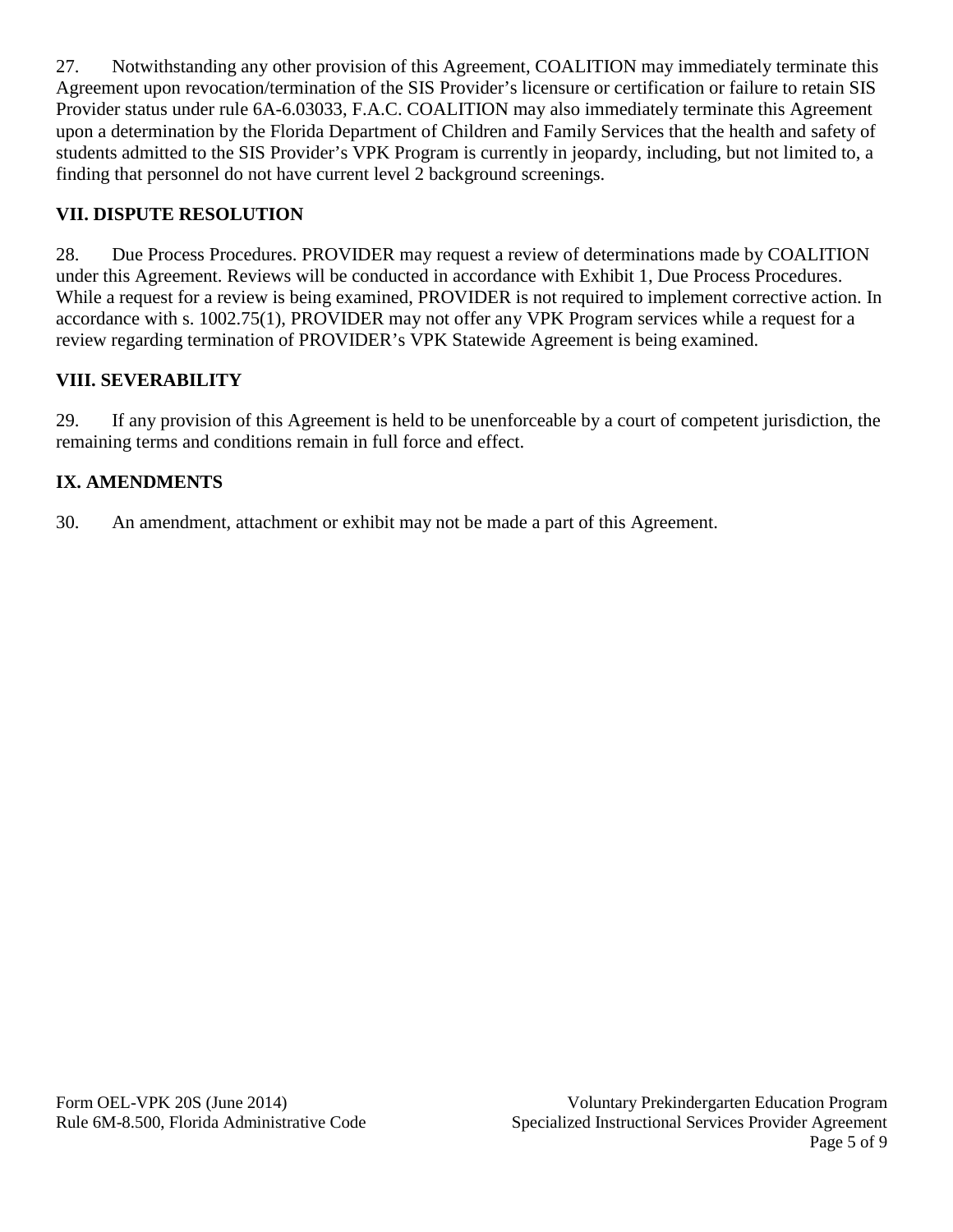#### **X. EXECUTION OF AGREEMENT**

The SIS Provider and COALITION have caused this Agreement to be executed:

| By Electronic Signature                          | By Electronic Signature                             |
|--------------------------------------------------|-----------------------------------------------------|
| Signature of Authorized Coalition Representative | Signature of Authorized SIS Provider Representative |
| Date                                             | Date                                                |
| <b>Print Name and Title</b>                      | <b>Print Name and Title</b>                         |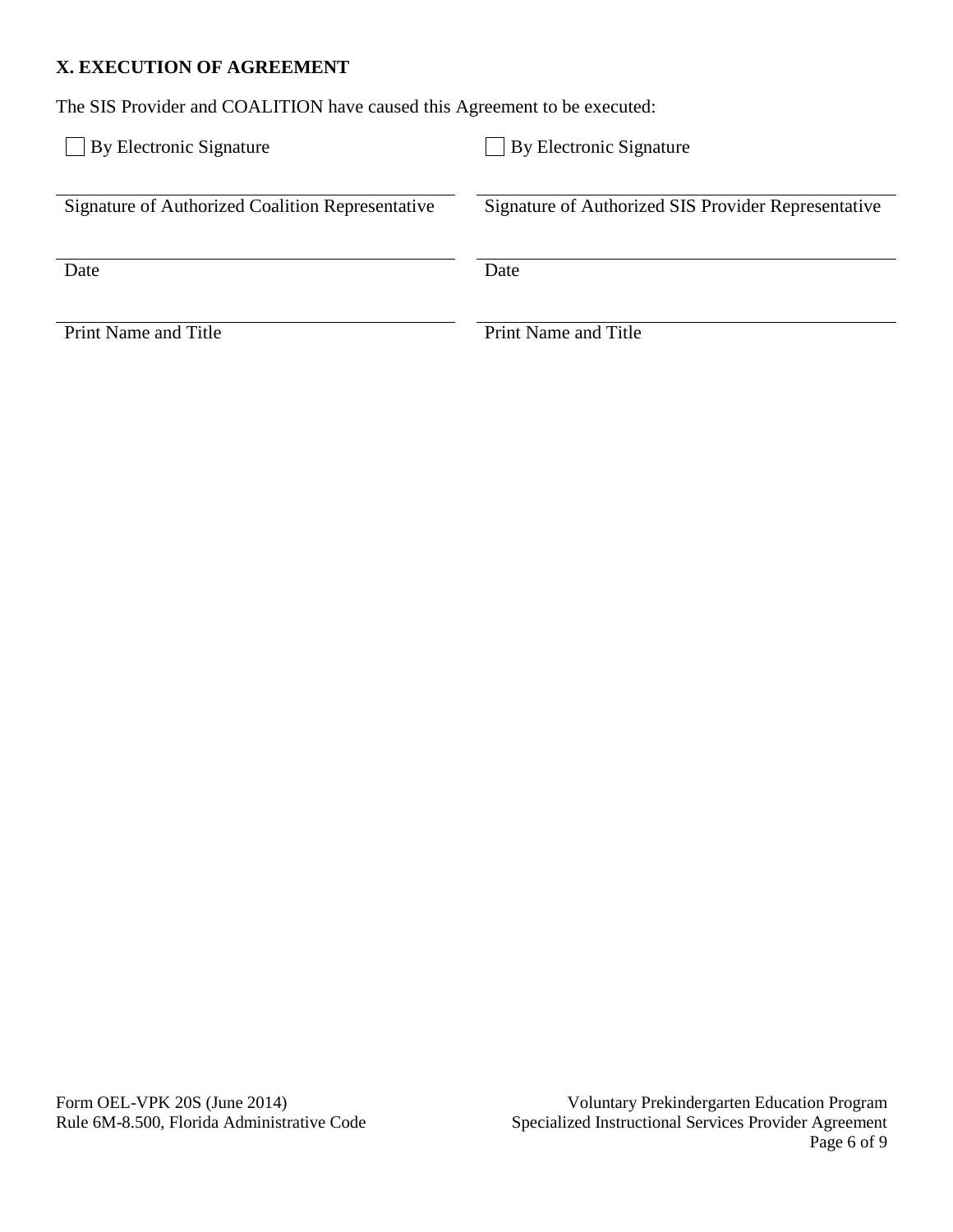Provider Name:

1. **Purpose of Exhibit.** Early Learning Coalitions are responsible for the local implementation of early learning programs funded with state and federal funds, such as the School Readiness Program and Voluntary **Prekindergarten** Education Program. Providers of such early learning programs may request a review of determinations made by an Early Learning Coalition in accordance with the due process procedures described below.

2. **Request for Review Hearing.** If a provider disputes any action taken by the Coalition pursuant to the terms of the Voluntary Prekindergarten Education Program Specialized Instructional Services Provider Agreement, the provider may request a review hearing in writing by sending it to the contact person listed in the Coalition's action. A review hearing is a "meeting" for the purposes of the Sunshine Law which is subject to public notice. During a review hearing, the provider will have a reasonable opportunity to address Coalition staff-persons or sub-contractor staff regarding the Coaliton's action and to present supporting evidence before a Review Hearing Committee. Provider may have an attorney present at the review hearing to represent or advise the provider.

- a. **Content of Request for Review Hearing.** The request for review hearing must state: the name and contact information of an individual authorized to provide information and binding responses on behalf of provider; the specific action by the Coalition that the provider disputes, the specific reasons for the provider's belief; and whether the provider will be represented by an attorney or another individual during the review hearing.
- b. **Request Time**. The provider's request for a review hearing must be submitted in writing to the Coalition within five (5) business days of receipt of notice of the determination which the provider believes to be incorrect.
- c. **Supporting Documentation.** The provider must send copies of any written documentation supporting the claims of the provider. Examples of relevant documentation may include, but are not limited to, attendance documentation, notarized attestations from parents, documentation from licensing or accrediting bodies, documents demonstrating dates of information submission, and a proposed corrective action plan.

3. **Implementation of Review.** If the Coalition receives a request for review hearing from the provider, the Coalition must address the request by taking the following steps.

- a. **Assignment of Review Hearing Committee.** Within three (3) business days of receipt of a request for review hearing, the. The Coalition must assign a Review Hearing Committee to complete the review. The Review Hearing Committee must be composed of three members of the Coalition Board including:
	- i. The member seated as a representative of private for-profit child care providers, including private for-profit family day care homes;
	- ii. The member seated as a representative of faith-based child care providers; and

Form OEL-VPK 20S (June 2014) Rule 6M-8.500, Florida Administrative Code

Voluntary Prekindergarten Education Program Specialized Instructional Services Provider Agreement Page 7 of 9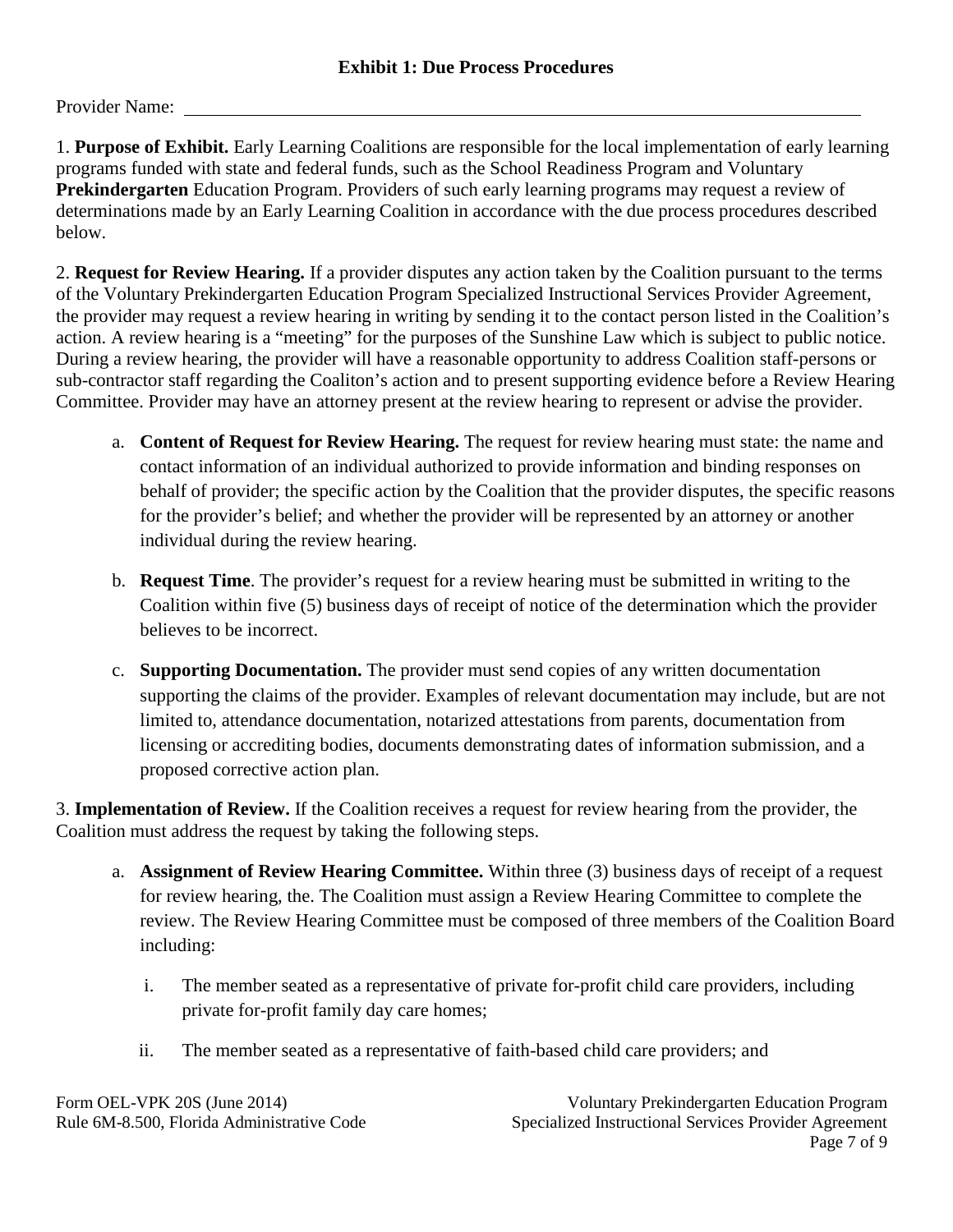iii. The member seated as a Department of Children and Family Services circuit administrator or his or her designee who is authorized to make decisions on behalf of the department.

If there is no person holding the identified seat, or a member of the review committee has an appeal before the board, or any member above cannot attend a date set for a review hearing, then the Coalition Chairman may appoint a private sector business member of the Coalition Board to fill the position for the scheduled Review Hearing.

- b. **Response to Request for Review Hearing.** Within five (5) business days of receipt of the request for review hearing, the Coalition must respond to the provider in writing, return receipt requested. The notice must include at least three (3) proposed dates and times for the review hearing which must be within forty-five (45) days of the date of receipt of the request for review hearing. The notice must also state that the review hearing may be conducted in person at a location designated by the Coalition or via any method of telecommunications, as long as the public is given reasonable access to observe and, when appropriate, participate. Finally, the notice must state whether or not all of the Coalition staff persons or sub-contractor staff whom the provider wishes to have present during the hearing will be made available. If any individual who the provider requested to have present is not available, the Coalition must make available an individual who is qualified to address the subjects the provider wished the individual to address.
- c. **Date and Location Selection.** Within five (5) business days of receipt of the response to a request for review hearing, the provider must inform the Coalition of the date and time which it selects for the review hearing and whether the provider will attend the meeting in person or via a method of telecommunication. Within five (5) business days of receipt of the response to a request for review hearing, if the provider is unable to attend any of the proposed dates and times for the review hearing, the provider must submit written notice which states the specific reasons that provider is unable to attend and must contact the Coalition to select a mutually agreed upon date for the review hearing. If the provider does not inform the Coalition of the date and time within the required time period, then the process is considered complete and the request is denied.
- d. **Conducting the Review Hearing.** The Review Hearing Committee shall assess the claim(s) the provider made in its request for review by examining all information and documentation submitted by the provider. The provider must be given a reasonable opportunity to question Coalition staffpersons or sub-contractor staff regarding the determinations of the Coalition and to present evidence before the Review Hearing Committee. The Coalition will also be provided a reasonable opportunity to submit evidence to rebut any claims made by the provider.
- e. **Notice of Review Hearing Conclusion.** Following completion of the presentation by the provider and the Coalition, the Review Hearing Committee will vote regarding each of the provider's claims. The Review Hearing Committee must also appoint a Review Hearing Committee member or a Coalition staff person to prepare a written notice of the review hearing conclusion. (If the notice is developed by a Coalition staff person, the notice must be reviewed by the Review Hearing Committee in a subsequent public meeting and approved before being sent to the provider.) The

Form OEL-VPK 20S (June 2014) Rule 6M-8.500, Florida Administrative Code

Voluntary Prekindergarten Education Program Specialized Instructional Services Provider Agreement Page 8 of 9